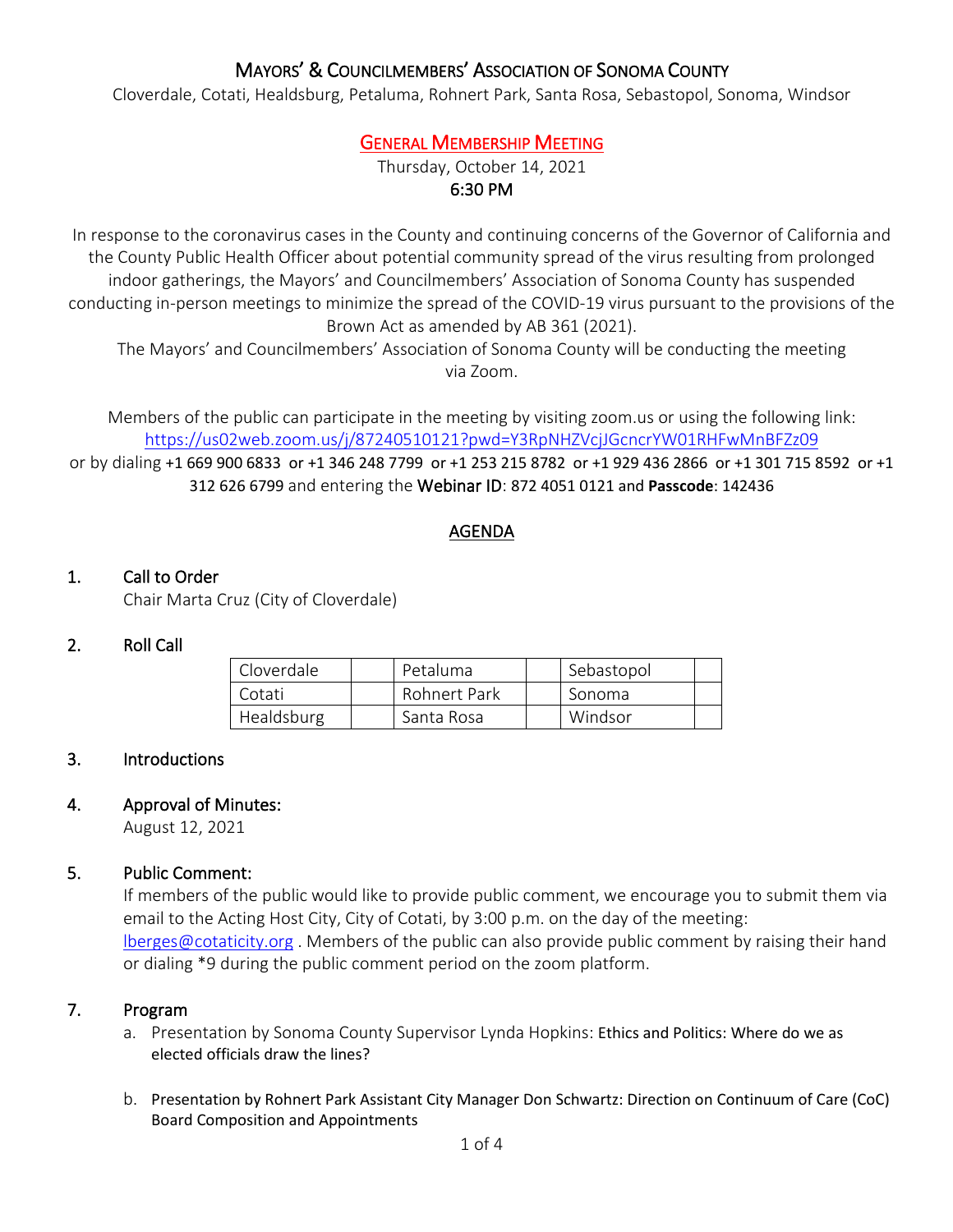## 8. Reports

- a. Board of Directors Meeting and Appointments (Chair Cruz)
- b. City Manager's Committee City Manager Kelley (Cloverdale)
- c. Committee Reports (see attached list)
- d. City Mayor's Report (Events/Items of Interest) (verbal no written reports)

## 9. Announcement(s)

a. SCMCA Meeting format changes with regard to AB 361

## 10. Adjournment

The next General Membership Meeting will be held on February 10, 2022.

## Upcoming 2022 Meetings:

| February 10, 2022 | City of Petaluma     |
|-------------------|----------------------|
| April 14, 2022    | City of Rohnert Park |
| June 9, 2022      | City of Santa Rosa   |
| August 11, 2022   | City of Sebastopol   |
| October 13, 2022  | City of Sonoma       |
|                   |                      |

\* \* \* \* \* \* \* \* \* \* \* \*

Copies of all staff reports and documents subject to disclosure that relate to any item of business referred to on the agenda are available for public review the Friday prior to the regularly scheduled meeting on the City's website at <https://www.cloverdale.net/453/Mayors-Councilmembers-Association> , or by email upon request at [lberges@cotaticity.org](mailto:lberges@cotaticity.org) . Any documents subject to disclosure that are provided to all, or a majority of all, of the members of the Association regarding any item on this agenda, after the agenda has been distributed, will be made available for review. Contact number: (707) 665-3622. In accordance with the Americans with Disabilities Act, if you need special assistance to participate in this meeting, please contact the Cotati City Clerk's office at (707) 665-3622. Notification 72-hours prior to the meeting will enable the Association to make reasonable arrangements to ensure accessibility to this meeting.

\* \* \* \* \* \* \* \* \* \* \* \* \* \* \* \* \* \*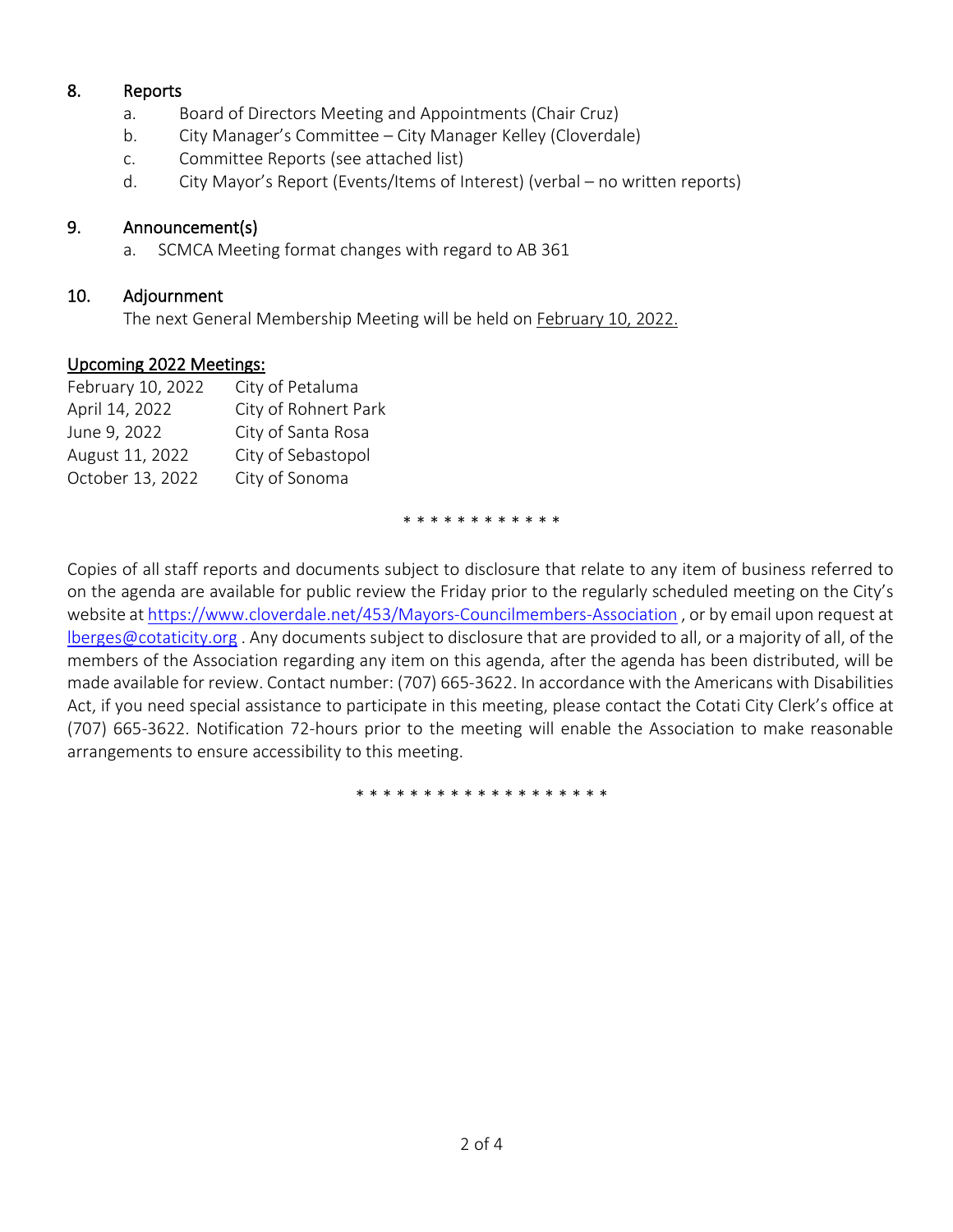# **MAYORS' & COUNCILMEMBERS' ASSOCIATION OF SONOMA COUNTY**

CLOVERDALE, COTATI, HEALDSBURG, PETALUMA, ROHNERT PARK, SANTA ROSA, SEBASTOPOL, SONOMA, WINDSOR

## GENERAL MEMBERSHIP MEETING MINUTES

Thursday, August 12, 2021

# **6:30 PM**

#### **THIS MEETING WAS NOT PHYSICALLY OPEN TO THE PUBLIC**

**In response to the coronavirus cases in the County and continuing concerns of the Governor of California and the County Public Health Officer about potential community spread of the virus resulting from prolonged indoor gatherings, the Mayors' and Councilmembers' Association of Sonoma County has suspended conducting in-person meetings in order to minimize the spread of the COVID-19 virus, and pursuant to the provisions of the Governor's Executive Order N-29-20, which suspended certain requirements of the Brown Act.**

**The Mayors' and Councilmembers' Association of Sonoma County participated in the meeting via Zoom.**

#### **1. Call to Order**

Chair Cruz called the meeting to order at 6:33 p.m.

## **2. Roll Call**

Present: City of Cloverdale City of Cotati City of Healdsburg City of Petaluma City of Rohnert Park City of Santa Rosa City of Sebastopol Town of Windsor

Absent: City of Sonoma

## **3. Approval of Minutes:** June 10, 2021

City of Rohnert Park moved to approve the regular Mayors' and Councilmembers' General Membership Meeting Minutes of June 10, 2021. City of Sebastopol seconded the motion. The motion passed by the following roll call vote:

Ayes: Cities of Cloverdale, Cotati, Healdsburg, Petaluma, Rohnert Park, Santa Rosa, Sebastopol, and Town of Windsor Noes: None Absent: City of Sonoma Abstain: None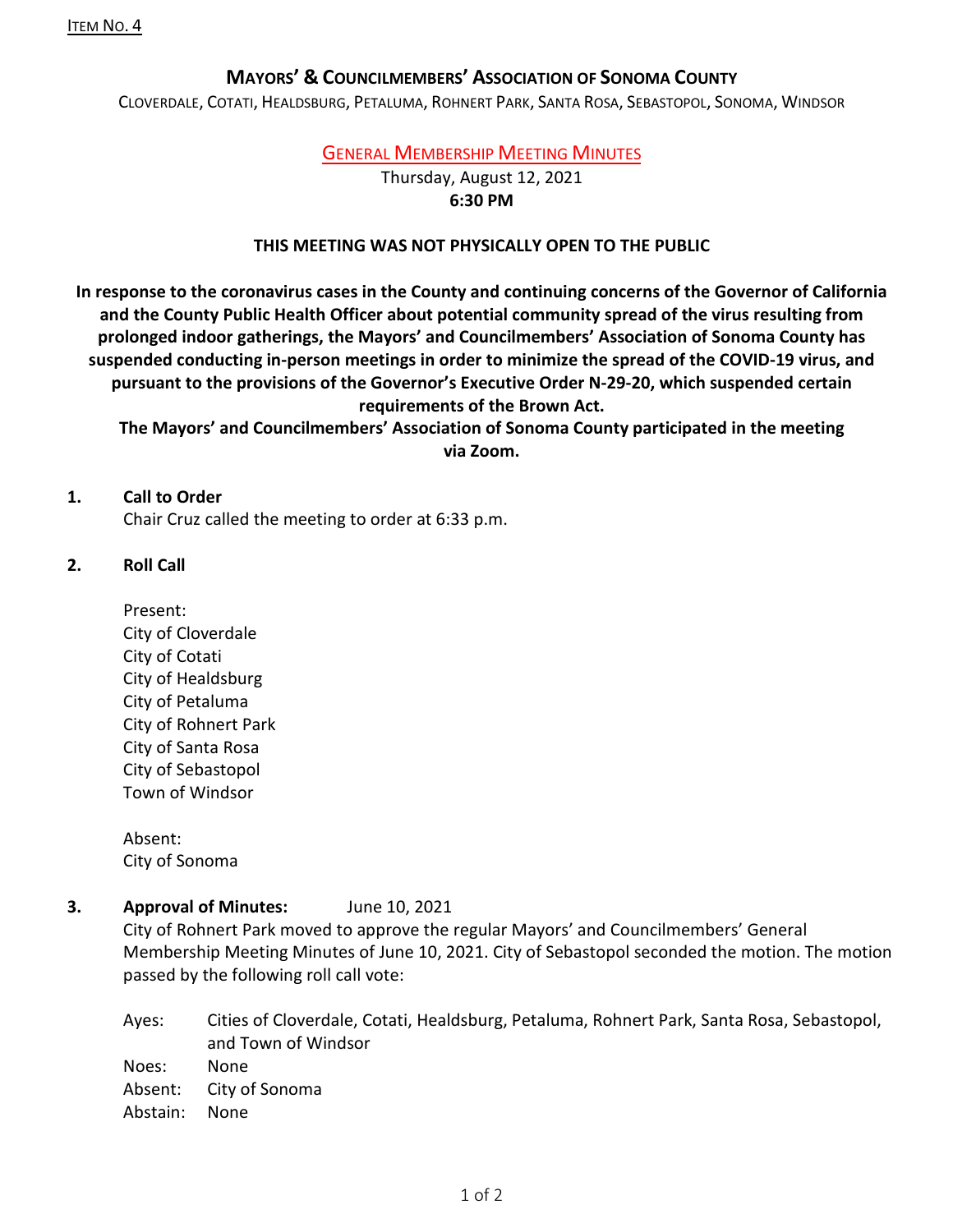- **4. Public Comment:** None.
- **5. Correspondence:** None.

## **6. Program:**

- **a. Housing and Homeless Services Assessment Presentation by KPMG** Supervisor Chris Coursey introduces KPMG to present an assessment of housing and homeless services and programs.
- **b. Update on Measure O by County Staff**  Update on Measure O presented by Tina Rivera, Interim Director Department of Health Services.
- **7. Business Items** None.

#### **8. Reports**

- **a. City Manager's Committee – City Manager Kelley (Cloverdale):** Cloverdale City Manager Kelley reported out on updates and topics discussed at city manager meetings.
- **b. Committee Reports (verbal – no written reports):** None.
- **c. City Mayor's Report (Events/Items of Interest) (verbal/written report optional):** Mayors and councilmembers report out on various programs, projects, and updates from their respective city or town.

#### **9. Announcement(s)**: None.

#### **10. Adjournment**

Mayor Cruz adjourned the meeting at 7:48 p.m. The next General Membership Meeting is scheduled for October 14, 2021.

#### **Upcoming 2021 Meetings:**

October 14, 2021 City of Healdsburg

Respectfully Submitted by:

Lauren Berges City Clerk, City of Cotati Recording Clerk – 2021 Vice Chair City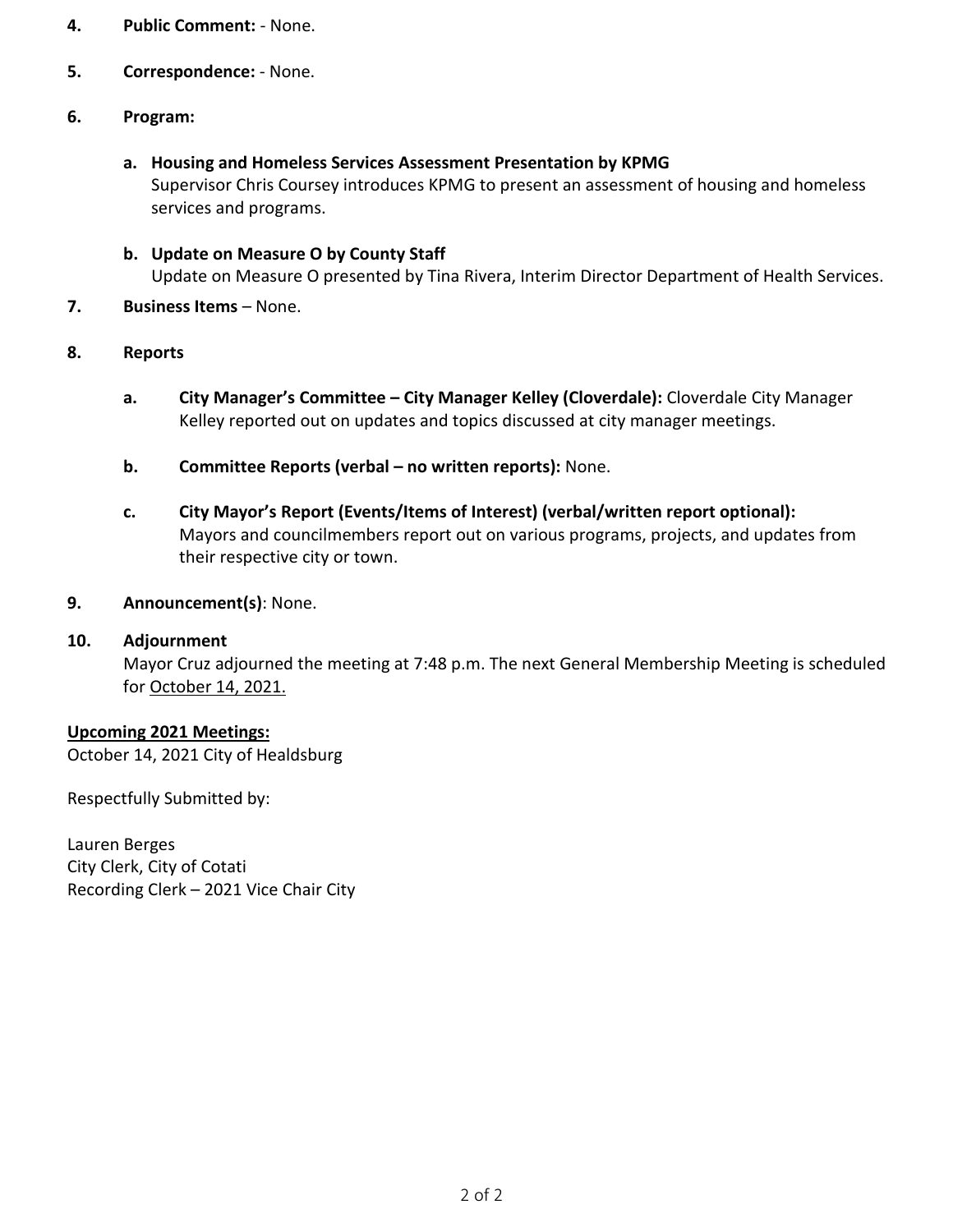### Item No. 7.b

October 8, 2021

- To: Sonoma County Mayors and Councilmembers
- From: Don Schwartz, Rohnert Park Assistant City Manager
- Re: Item on Mayors and Councilmembers Agenda re: Direction on Issues Related to Homelessness Governance

The Continuum of Care (CoC) is the Federally designated county-wide governing body with lead responsibility for homelessness. It distributes Federal and state funds and sets policy on matters such as priorities for access to shelter and permanent housing.

The CoC is governed by a 15-member Board. That Board is revising the CoC's governance, including its composition.

The CoC Board includes seats designated for two cities, Santa Rosa (represented by Tom Schwedhelm) and Petaluma (represented by Kevin McDonnell). The County holds three seats (one for a member of the Board of Supervisors {currently Chris Coursey} and two for staff). Staff from two cities (Stephen Sotomayor from Healdsburg and Don Schwartz from Rohnert Park) currently hold at-large seats. The remaining seats are distributed among service providers, individuals with lived experience of homelessness, and others.

The cities have established an ad hoc committee with one representative from each Council to provide guidance on governance matters over the last year. That committee met on October 7 to develop recommendations. The Mayors as the Executive Board of the Mayors and Councilmembers provided guidance at their last meeting and agreed that the priorities for the cities on a re-structured CoC Board would be, in the following order:

- 1. A maximum of two seats for the County
- 2. Regional seats to ensure all parts of the County are represented
- 3. Having appropriate representatives fill the regional seats

While the CoC governance discussions are underway and nothing is yet finalized, there is a good possibility that the new Board will include:

- a. Two seats for the County (one BOS and one senior staff from among Health/Human Services/Probation)
- b. One seat for Petaluma
- c. One seat for Santa Rosa
- d. Four 'regional' seats one each for North County, West County, Sonoma Valley, and Rohnert Park/Cotati.
- e. Seven other seats (two for non-profit providers; two for individuals with lived experience; one for an advocate; two at large)

The questions for this Mayors and Councilmembers meeting is regarding the four regional seats.

First, who is the appointing authority? We believe that the CoC Board will allow cities to choose the representatives for each region. If that occurs, the cities within each region could make the appointment (Sebastopol for West County; Sonoma for the Sonoma Valley; Rohnert Park and Cotati would make a joint appointment for their region; Cloverdale, Healdsburg, and Windsor would make a joint appointment for the North County area). Alternatives are to have the